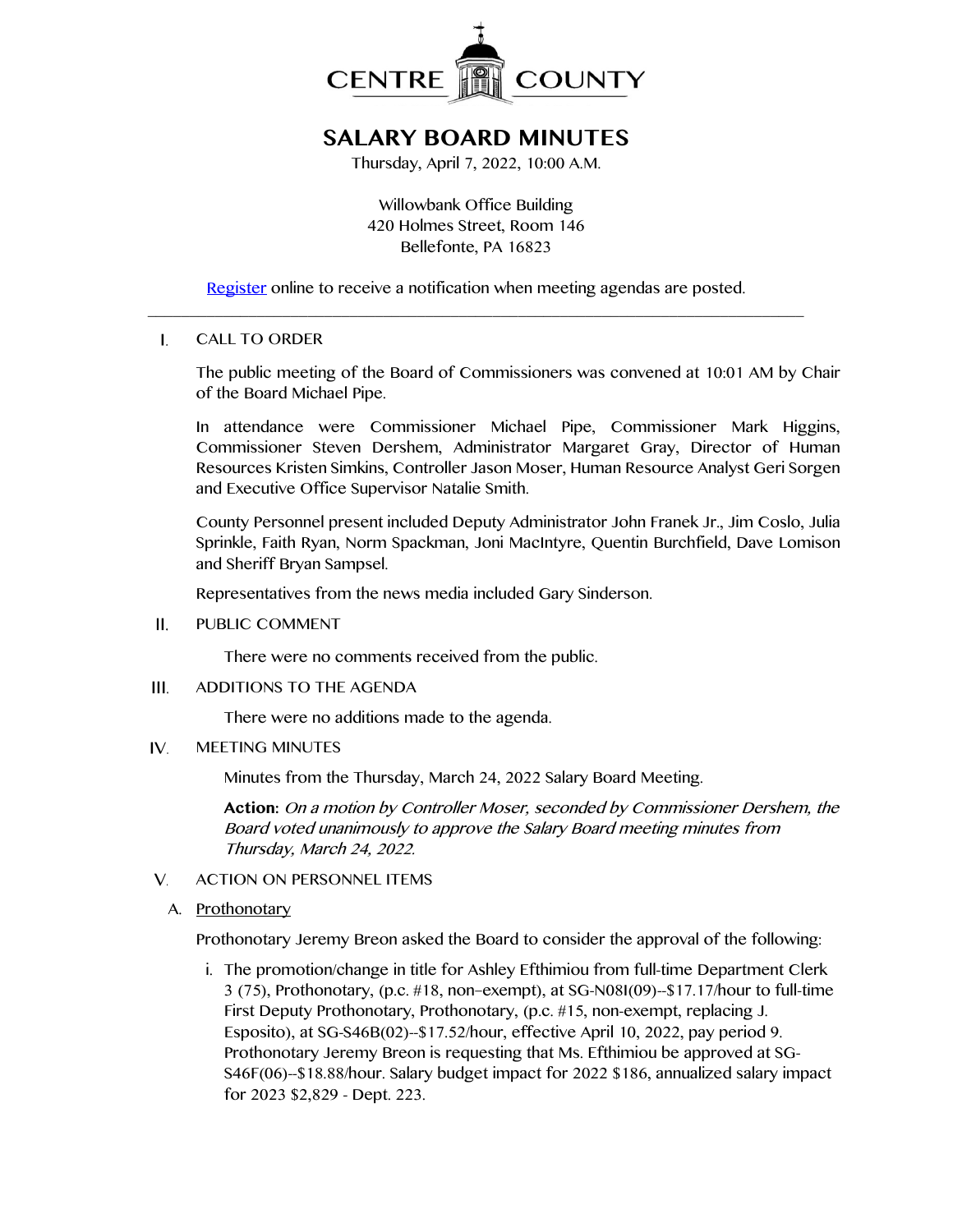## **SALARY BOARD MINTUES THURSDAY, APRIL 7, 2022 PAGE 2**

- ii. The promotion/change in title for Jennifer Bletz from full-time Records Coordinator (75), Prothonotary, (p.c.  $\#22$ , non–exempt), at SG-N10G(07)--\$18.09/hour to full-time First Deputy Prothonotary, Prothonotary, (p.c. #02, non-exempt, replacing L. Kerschner), at SG-S46E(05)--\$18.53/hour, effective April 10, 2022, pay period 9. Prothonotary Jeremy Breon is requesting that Ms. Bletz be approved at SG-S46F(06)- -\$18.88/hour. Salary budget savings for 2022 \$9,962, annualized salary impact for 2023 \$2,122 - Dept. 223.
- iii. The rate for Sierra L. Huntington at SG-N08A(01)--\$14.79/hour, effective April 11, 2022, pay period 9. Prothonotary Jeremy Breon is appointing Ms. Huntington to fulltime Department Clerk 3 (75), Prothonotary, (p.c. #24, non-exempt, replacing E. Morrin). Prothonotary Jeremy Breon is requesting that Ms. Huntington be approved at SG-N08D(04)--\$15.65/hour. Conditional upon satisfactory completion of preemployment requirements. Salary budget savings for 2022 \$118, annualized salary impact for 2023 \$1,677 – Dept. 223.
- iv. The rate for Kate M. Hughes at SG-N08A(01)--\$14.79/hour, effective April 18, 2022, pay period 9. Prothonotary Jeremy Breon is appointing Ms. Hughes to full-time Department Clerk 3 (75), Prothonotary, (p.c. #25, non-exempt, replacing M. Evock). Prothonotary Jeremy Breon is requesting that Ms. Hughes be approved at SG-N08G(07)--\$16.53/hour. Conditional upon satisfactory completion of pre-employment requirements. Salary budget savings for 2022 \$7,713, annualized salary impact for 2023 \$1,677 – Dept. 223.

**Action:** On a motion by Prothonotary Jeremy Breon, seconded by Controller Moser the Board voted unanimously to approve the Prothonotary items i-iv.

B. Sheriff

Sheriff Bryan Sampsel joined the Board to ask for approval of the following:

- i. The promotion/change in title for Jonathan Muss from full-time Deputy Sheriff/Airport Security 2, Sheriff, (p.c. #37, non–exempt, 75 Hour), at SG-N11A(01)-- \$16.90/hour to full-time Deputy Sheriff 2, Sheriff, (p.c. #99, non-exempt, 80 Hour, replacing E. Pollock), at SG-N12A(01)--\$17.69/hour, effective April 10, 2022, pay period 9. Salary budget savings for 2022 \$17,303, annualized salary savings for 2023 \$6,689 - Dept. 211.
- ii. The promotion/change in title for Ethan Walters from full-time Deputy Sheriff/ Security, Sheriff, (p.c. #30, non–exempt, 80 Hour), at SG-N08B(02)--\$15.07/hour to full-time Deputy Sheriff/Airport Security 2, Sheriff, (p.c. #37, non-exempt, 75 Hour, replacing J. Muss), at SG-N11A(01)--\$16.90/hour, effective April 10, 2022, pay period 9. Salary budget impact for 2022 \$2,142, annualized salary impact for 2023 \$0 - Dept. 211.

**Action:** On a motion by Sheriff Sampsel, seconded by Commissioner Dershem the Board voted unanimously to approve the Sheriff items i-ii.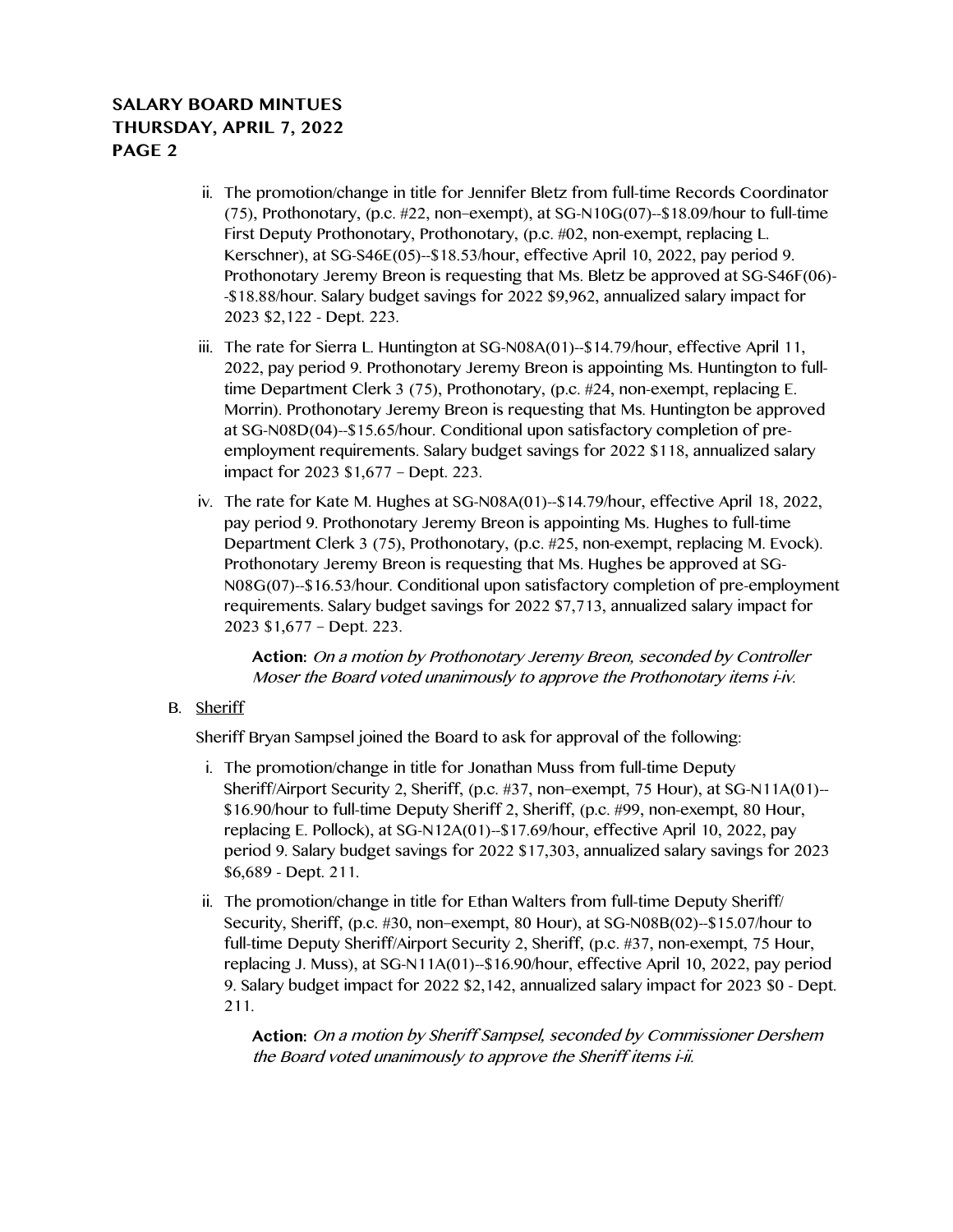## **SALARY BOARD MINTUES THURSDAY, APRIL 7, 2022 PAGE 3**

#### C. Conservation District

Conservation District Manager Jim Coslo asked the Board to approve the following:

- i. The creation of an on-call/occasional Senior Advisor, Conservation District, (p.c. #14, non-exempt, 48 hour), at SG-N14O(15)--\$25.25/hour, effective April 11, 2022, pay period 9 through July 30, 2022, pay period 16.
- ii. The appointment for John A. Wataha, on-call/occasional Senior Advisor, Conservation District, (p.c. #14, non-exempt, new), at SG-N14O(15)--\$25.25/hour, effective April 11, 2022, pay period 9 through July 30, 2022, pay period 16. Conservation District Manager Jim Coslo is requesting that Mr. Wataha be approved at SG-N14X(24)-- \$30.00/hour. Salary budget impact for 2022 \$1,979 - Dept. 822.

**Action:** On a motion by Controller Moser seconded by Commissioner Dershem the Board voted unanimously to approve the Conservation District items i-ii.

- D. Human Services
	- i. Adult Services

Director Faith Ryan asked the Board to consider the following:

- 1. The promotion/change in title for Jennie Farwell, Caseworker 1-Adult Services, Adult Services, (p.c. #06, non-exempt), at SG-N10C(03)--\$16.80/hour to Caseworker 2-Adult Services, Adult Services, (p.c. #06, non-exempt), at SG-N12A(01)--\$17.69/hour, effective retro to April 3, 2022, pay period 8. Director of Adult Services Faith Ryan is requesting that Ms. Farwell be approved at SG-N12C(03)--\$18.36/hour. Salary budget savings for 2022 \$297, annualized salary impact for 2023 \$1,736 - Dept. 501.
- 2. The promotion/change in title for Tina Bowser, Caseworker 1-Adult Services, Adult Services, (p.c. #07, non-exempt), at SG-N10C(03)--\$16.80/hour to Caseworker 2-Adult Services, Adult Services, (p.c. #06, non-exempt), at SG-N12A(01)--\$17.69/hour, effective retro to April 3, 2022, pay period 8. Director of Adult Services Faith Ryan is requesting that Ms. Bowser be approved at SG-N12C(03)--\$18.36/hour. Salary budget savings for 2022 \$608, annualized salary impact for 2023 \$1,736 - Dept. 501.
- 3. The appointment for John Glen Vandermark, full-time Case Manager 2-Adult Services, Adult Services, (p.c. #05, non-exempt, replacing N. De Streel), at SG-N12A(01)--\$17.69/hour, effective April 11, 2022, pay period 9. Director of Adult Services Faith Ryan is requesting that Mr. Vandermark be approved at SG-N12D(04)--\$18.72/hour. Salary budget savings for 2022 \$3,387, annualized salary impact for 2023 \$0 - Dept. 501.

**Action:** On a motion by Commissioner Higgins seconded by Commissioner Dershem the Board voted unanimously to approve the Adult Services items 1-3.